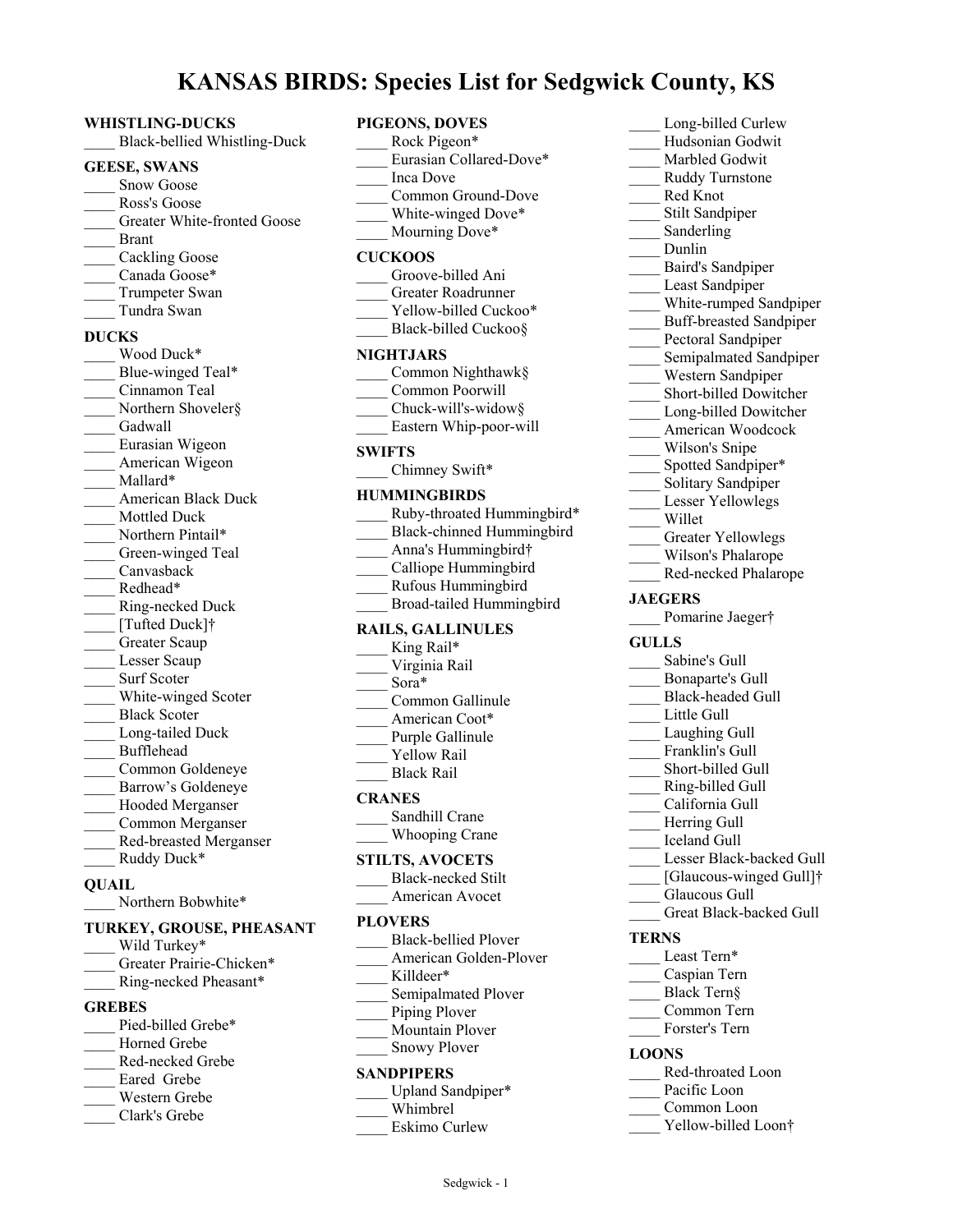#### **CORMORANTS**

| Double-crested Cormorant |
|--------------------------|
| Neotropic Cormorant      |

#### **PELICANS**

American White Pelican \_\_\_\_ Brown Pelican

- **HERONS**
- \_\_\_\_ American Bittern Least Bittern§
- Great Blue Heron\*
- Great Egret\*
- Snowy Egret\*
- Little Blue Heron\*
- \_\_\_\_ Tricolored Heron
- Cattle Egret\*
- Green Heron\*
- Black-crowned Night-Heron\*
- \_\_\_\_ Yellow-crowned Night-Heron\*

#### **IBISES**

- \_\_\_\_ White Ibis Glossy Ibis White-faced Ibis \_\_\_\_ Roseate Spoonbill **VULTURES** Black Vulture Turkey Vulture§ **OSPREY, HAWKS, KITES, EAGLES**
- Osprey
- Swallow-tailed Kite Golden Eagle Northern Harrier§ Sharp-shinned Hawk Cooper's Hawk\* Northern Goshawk Bald Eagle\* Mississippi Kite\* \_\_\_\_ Harris's Hawk† \_\_\_\_ Gray Hawk† Red-shouldered Hawk\*
- \_\_\_\_ Broad-winged Hawk Swainson's Hawk\*
- Red-tailed Hawk\*
- \_\_\_\_ Rough-legged Hawk
- Ferruginous Hawk

#### **BARN OWLS**

Barn Owl\*

#### **OWLS**

- Eastern Screech-Owl\* Great Horned Owl\* \_\_\_\_ Snowy Owl Burrowing Owl\* Barred Owl\* Long-eared Owl Short-eared Owl
- Northern Saw-whet Owl

# **KINGFISHERS**

Belted Kingfisher\*

#### **WOODPECKERS**

- Lewis's Woodpecker
- Red-headed Woodpecker\*
- Red-bellied Woodpecker\*
- Yellow-bellied Sapsucker Downy Woodpecker\*
- Ladder-backed Woodpecker
- Hairy Woodpecker\*
- Northern Flicker\*
- Pileated Woodpecker\*

#### **FALCONS**

- American Kestrel\* \_\_\_\_ Merlin Gyrfalcon†
- Peregrine Falcon
- Prairie Falcon

#### **FLYCATCHERS**

Ash-throated Flycatcher Great Crested Flycatcher\* Western Kingbird\* Eastern Kingbird\* Scissor-tailed Flycatcher\* \_\_\_\_ Olive-sided Flycatcher Eastern Wood-Pewee§ Yellow-bellied Flycatcher \_\_\_\_ Acadian Flycatcher \_\_\_\_ Alder Flycatcher Willow Flycatcher§ Least Flycatcher Eastern Phoebe\* Say's Phoebe

#### **VIREOS**

- White-eyed Vireo\* Bell's Vireo\*
- Yellow-throated Vireo
- Plumbeous Vireo
- \_\_\_\_ Blue-headed Vireo
- Philadelphia Vireo
- Warbling Vireo\*
- \_\_\_\_ Red-eyed Vireo§

#### **SHRIKES**

| Loggerhead Shrike* |
|--------------------|
| Northern Shrike    |

#### **JAYS, MAGPIES, CROWS**

- Pinyon Jay Blue Jay\* \_\_\_\_ Black-billed Magpie
- American Crow\*
- Fish Crow\*
- \_\_\_\_ Chihuahuan Raven
- \_\_\_\_ Common Raven

#### **CHICKADEES, TITMICE**

Carolina Chickadee Black-capped Chickadee\* Tufted Titmouse\*

Sedgwick - 2

- **LARKS**
	- \_\_\_\_ Horned Lark§

#### **SWALLOWS**

- Bank Swallow\*
- Tree Swallow\*
- N. Rough-winged Swallow\*
- Purple Martin\*
- Barn Swallow\*
- Cliff Swallow\*

#### **KINGLETS**

Ruby-crowned Kinglet \_\_\_\_ Golden-crowned Kinglet

#### **WAXWINGS**

- \_\_\_\_ Bohemian Waxwing
- Cedar Waxwing\*

#### **NUTHATCHES**

- Red-breasted Nuthatch\*
- White-breasted Nuthatch\*
- \_\_\_\_ Pygmy Nuthatch

#### **CREEPERS**

\_\_\_\_ Brown Creeper

#### **GNATCATCHERS**

Blue-gray Gnatcatcher\*

#### **WRENS**

- \_\_\_\_ Rock Wren
- House Wren\*
- Winter Wren
- Sedge Wren
- \_\_\_\_ Marsh Wren
- Carolina Wren\*
- Bewick's Wren\*

#### **THRASHERS**

- Gray Catbird\*
- Brown Thrasher\*
- \_\_\_\_ Sage Thrasher
- Northern Mockingbird\*

European Starling\*

Eastern Bluebird\* Mountain Bluebird \_\_\_\_ Townsend's Solitaire

Gray-cheeked Thrush \_\_\_\_ Swainson's Thrush \_\_\_\_ Hermit Thrush \_\_\_\_ Wood Thrush\* American Robin\* \_\_\_\_ Varied Thrush **OLD WORLD SPARROWS** House Sparrow\*

> \_\_\_\_ American Pipit \_\_\_\_ Sprague's Pipit

#### **STARLINGS**

**THRUSHES**

\_\_\_\_ Veery

**PIPITS**